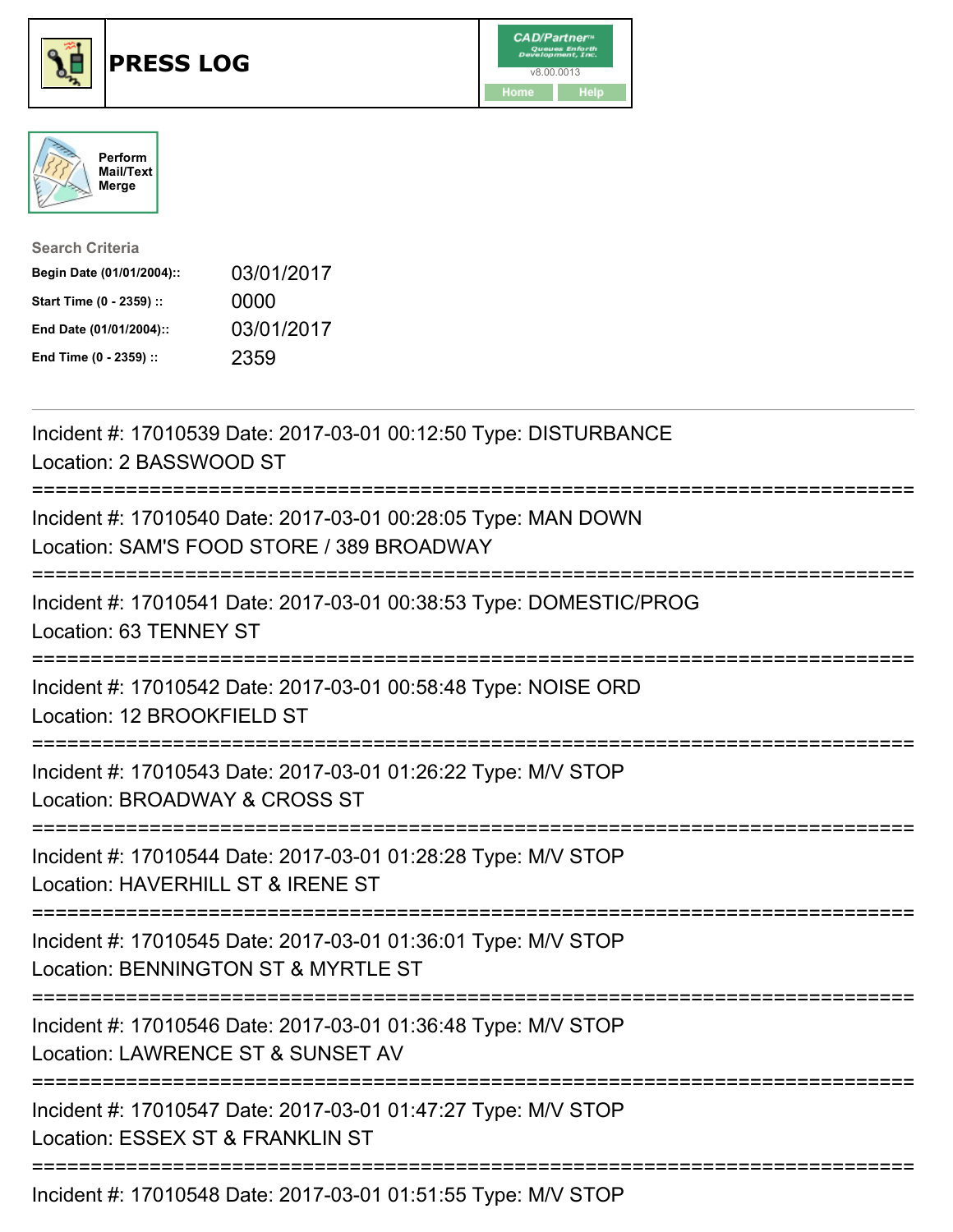Location: CARVER ST & MERRIMACK ST =========================================================================== Incident #: 17010549 Date: 2017-03-01 01:54:50 Type: BUILDING CHK Location: SANTO DOMINGO LIQUORS / 419 HAMPSHIRE =========================================================================== Incident #: 17010550 Date: 2017-03-01 01:56:09 Type: M/V STOP Location: ANDOVER ST & CLIFTON ST =========================================================================== Incident #: 17010551 Date: 2017-03-01 01:58:10 Type: M/V STOP Location: AMESBURY ST & LOWELL ST =========================================================================== Incident #: 17010552 Date: 2017-03-01 02:00:02 Type: BUILDING CHK Location: 19 BELMONT ST =========================================================================== Incident #: 17010553 Date: 2017-03-01 02:01:49 Type: M/V STOP Location: BERKELEY ST & E HAVERHILL ST =========================================================================== Incident #: 17010554 Date: 2017-03-01 02:02:49 Type: SUS PERS/MV Location: 127 HAVERHILL ST =========================================================================== Incident #: 17010555 Date: 2017-03-01 02:18:47 Type: BUILDING CHK Location: SAM'S FOOD STORE / 389 BROADWAY =========================================================================== Incident #: 17010556 Date: 2017-03-01 02:44:59 Type: M/V STOP Location: BROADWAY & HAVERHILL ST =========================================================================== Incident #: 17010557 Date: 2017-03-01 02:51:26 Type: M/V STOP Location: ANDOVER ST & S BROADWAY =========================================================================== Incident #: 17010558 Date: 2017-03-01 02:52:45 Type: BUILDING CHK Location: N PARISH RD & OSGOOD ST =========================================================================== Incident #: 17010559 Date: 2017-03-01 03:18:00 Type: M/V STOP Location: CANAL ST & UNION ST =========================================================================== Incident #: 17010560 Date: 2017-03-01 03:20:48 Type: M/V STOP Location: BEACON ST & BOURQUE ST =========================================================================== Incident #: 17010561 Date: 2017-03-01 03:26:42 Type: BUILDING CHK Location: MCDONALDS / 50 BROADWAY ===========================================================================

Incident #: 17010562 Date: 2017-03-01 03:30:31 Type: BUILDING CHK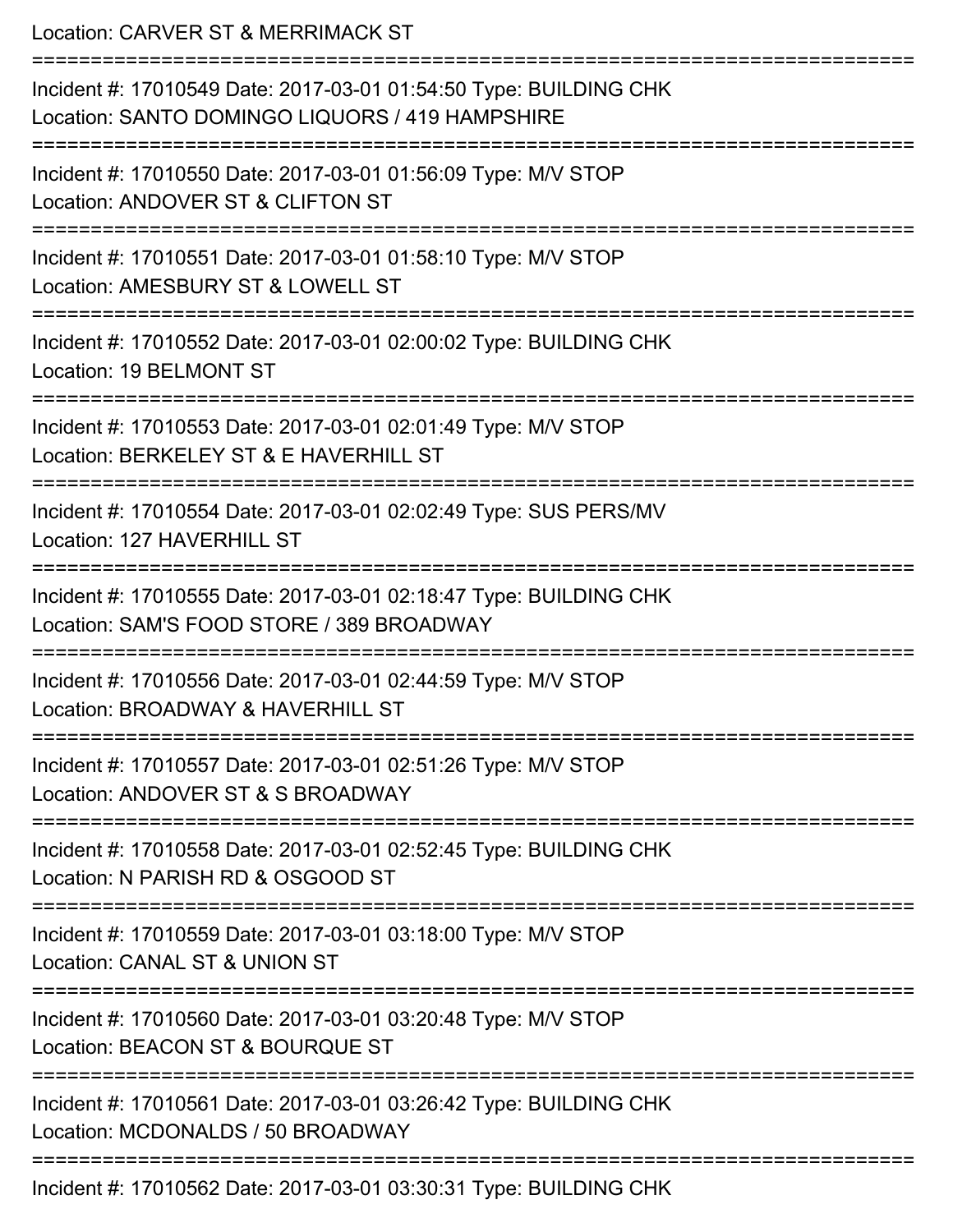| Incident #: 17010563 Date: 2017-03-01 05:14:13 Type: WARRANT SERVE<br>Location: 303 MERRIMACK ST                        |
|-------------------------------------------------------------------------------------------------------------------------|
| Incident #: 17010564 Date: 2017-03-01 06:07:36 Type: MV/BLOCKING<br>Location: 10 PROSPECT CT                            |
| Incident #: 17010565 Date: 2017-03-01 06:38:32 Type: SPECIAL CHECK<br>Location: 303 MERRIMACK ST                        |
| Incident #: 17010566 Date: 2017-03-01 06:59:45 Type: AUTO ACC/NO PI<br>Location: BIG N' BEEFY / 415 BROADWAY            |
| Incident #: 17010567 Date: 2017-03-01 07:02:45 Type: PARK & WALK<br>Location: BROADWAY & CROSS ST                       |
| Incident #: 17010568 Date: 2017-03-01 08:16:48 Type: VIO CITY ORD<br>Location: 106 MARKET ST                            |
| Incident #: 17010569 Date: 2017-03-01 08:41:37 Type: TOW OF M/V<br>Location: 101 AMESBURY ST                            |
| Incident #: 17010570 Date: 2017-03-01 08:55:56 Type: BUILDING CHK<br>Location: GERRISH, PETERS + COMPANY / 333 BROADWAY |
| Incident #: 17010571 Date: 2017-03-01 09:01:15 Type: DISTURBANCE<br>Location: MCDONALDS / 50 BROADWAY                   |
| Incident #: 17010572 Date: 2017-03-01 09:01:46 Type: LARCENY/PAST<br>Location: 169 S UNION ST                           |
| Incident #: 17010573 Date: 2017-03-01 09:12:56 Type: SUS PERS/MV<br>Location: 6 DIAMOND ST                              |
| Incident #: 17010574 Date: 2017-03-01 09:14:48 Type: ANIMAL COMPL<br>Location: HENNESSEY SCHOOL / 122 HANCOCK ST        |
| Incident #: 17010575 Date: 2017-03-01 09:18:33 Type: SUS PERS/MV<br>Location: 2 CAULKINS CT                             |
| Incident #: 17010576 Date: 2017-03-01 09:19:48 Type: B&E/MV/PAST                                                        |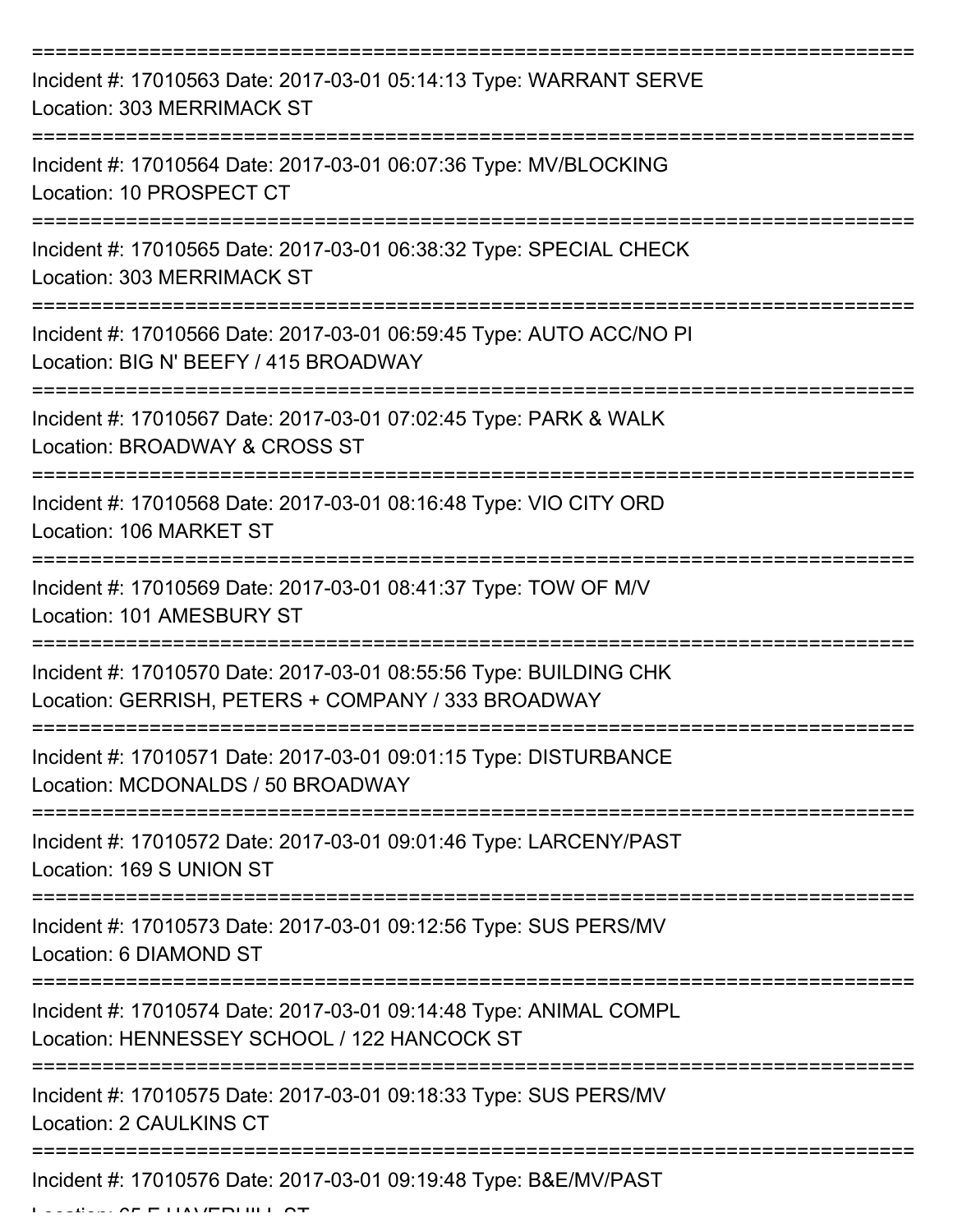| Incident #: 17010577 Date: 2017-03-01 09:20:13 Type: MISSING PERS<br>Location: 26 SPRUCE ST #2     |
|----------------------------------------------------------------------------------------------------|
| Incident #: 17010578 Date: 2017-03-01 09:30:26 Type: INVEST CONT<br>Location: 159 SARATOGA ST FL 2 |
| Incident #: 17010579 Date: 2017-03-01 09:32:16 Type: M/V STOP<br>Location: BROADWAY & ESSEX ST     |
| Incident #: 17010580 Date: 2017-03-01 09:35:37 Type: INVEST CONT<br>Location: 44-46 ARLINGTON ST   |
| Incident #: 17010581 Date: 2017-03-01 09:36:59 Type: M/V STOP<br>Location: 366 ESSEX ST            |
| Incident #: 17010582 Date: 2017-03-01 09:43:08 Type: MAL DAMAGE<br>Location: 2 MUSEUM SQ           |
| Incident #: 17010583 Date: 2017-03-01 10:00:45 Type: M/V STOP<br>Location: 205 BROADWAY            |
| Incident #: 17010584 Date: 2017-03-01 10:17:08 Type: MEDIC SUPPORT<br>Location: 80 BODWELL ST      |
| Incident #: 17010585 Date: 2017-03-01 10:18:42 Type: WARRANT SERVE<br>Location: 57 ERVING AV       |
| Incident #: 17010586 Date: 2017-03-01 10:28:16 Type: THREATS<br>Location: MCDONALDS / 50 BROADWAY  |
| Incident #: 17010587 Date: 2017-03-01 10:29:25 Type: PARK & WALK<br>Location: SHAWSHEEN RD         |
| Incident #: 17010588 Date: 2017-03-01 10:38:30 Type: SUS PERS/MV<br>Location: 50 BROADWAY          |
| Incident #: 17010589 Date: 2017-03-01 10:39:41 Type: MV/BLOCKING<br>Location: 300 METHUEN ST       |
| Incident #: 17010590 Date: 2017-03-01 10:53:32 Type: WARRANT SERVE                                 |

Location: 240 D WATED CT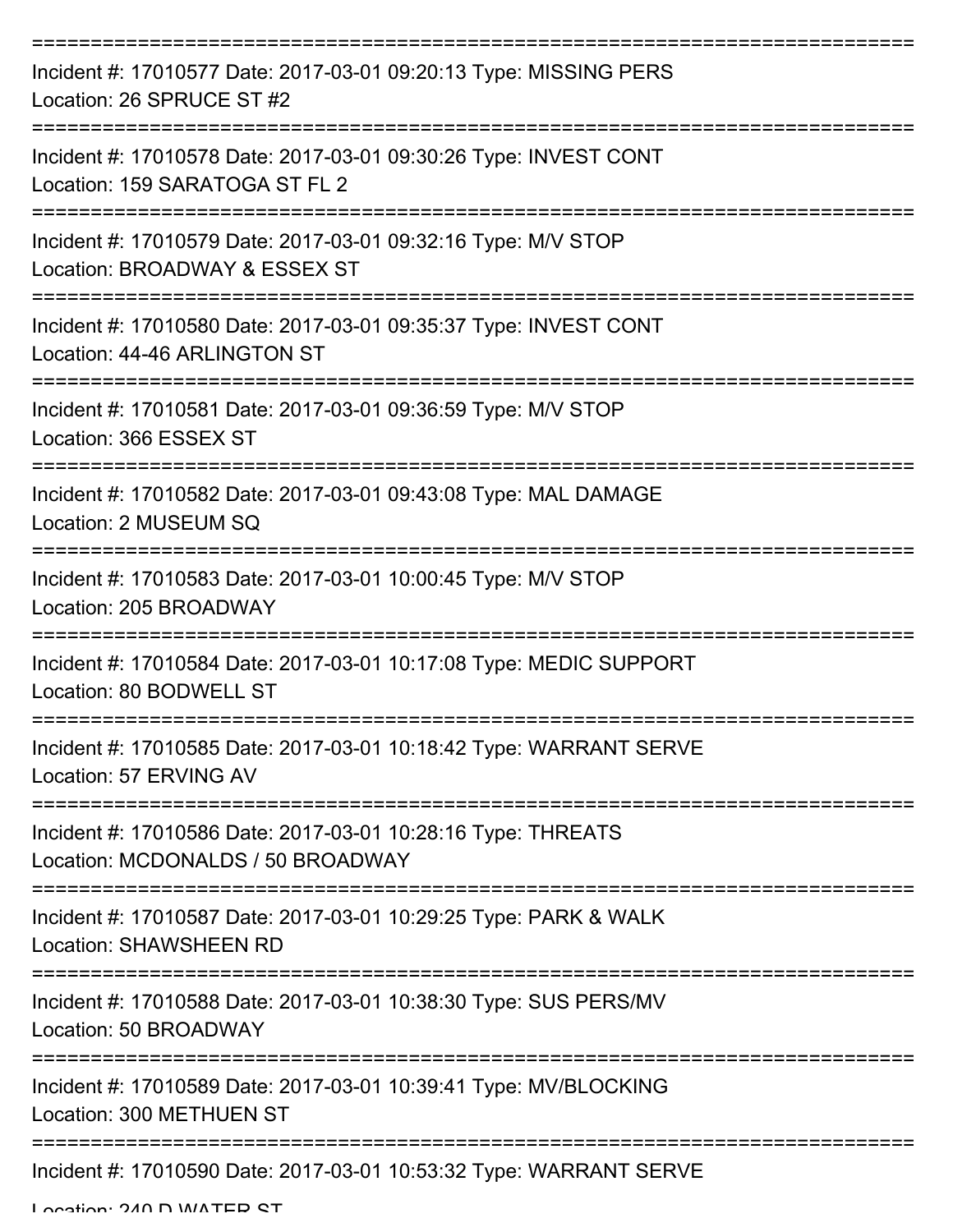| Incident #: 17010591 Date: 2017-03-01 11:23:14 Type: THREATS<br>Location: 121 GARDEN ST                                        |
|--------------------------------------------------------------------------------------------------------------------------------|
| Incident #: 17010592 Date: 2017-03-01 11:25:38 Type: SUS PERS/MV<br>Location: LOWELL ST & OXFORD ST                            |
| Incident #: 17010593 Date: 2017-03-01 11:38:56 Type: MISSING PERS<br><b>Location: 47 TREMONT ST</b>                            |
| Incident #: 17010594 Date: 2017-03-01 11:45:24 Type: ASSSIT OTHER PD<br>Location: 108 NEWBURY ST #204                          |
| Incident #: 17010595 Date: 2017-03-01 12:07:32 Type: LARCENY/PAST<br>Location: 130 ABBOTT ST                                   |
| Incident #: 17010596 Date: 2017-03-01 12:09:54 Type: LOST PROPERTY<br>Location: MARY INM NURSING/RESTORATIVE / 172 LAWRENCE ST |
| Incident #: 17010597 Date: 2017-03-01 12:16:54 Type: DISTURBANCE<br>Location: 217 PROSPECT ST FL 3                             |
| Incident #: 17010598 Date: 2017-03-01 12:39:41 Type: INVESTIGATION<br>Location: 2 NIGHTINGALE CT                               |
| Incident #: 17010599 Date: 2017-03-01 12:41:44 Type: MEDIC SUPPORT<br>Location: 190 HAMPSHIRE ST                               |
| Incident #: 17010600 Date: 2017-03-01 12:48:06 Type: AUTO ACC/NO PI<br>Location: ANDOVER ST & S BROADWAY                       |
| Incident #: 17010601 Date: 2017-03-01 12:59:43 Type: INVESTIGATION<br>Location: 105 JACKSON ST                                 |
| Incident #: 17010602 Date: 2017-03-01 13:00:32 Type: M/V STOP<br>Location: 375 HAVERHILL ST                                    |
| Incident #: 17010603 Date: 2017-03-01 13:22:23 Type: M/V STOP<br>Location: 345 LOWELL ST                                       |
| Incident #: 17010604 Date: 2017-03-01 13:24:59 Type: M/V STOP<br>Location: E HAVERHILL ST & FERRY ST                           |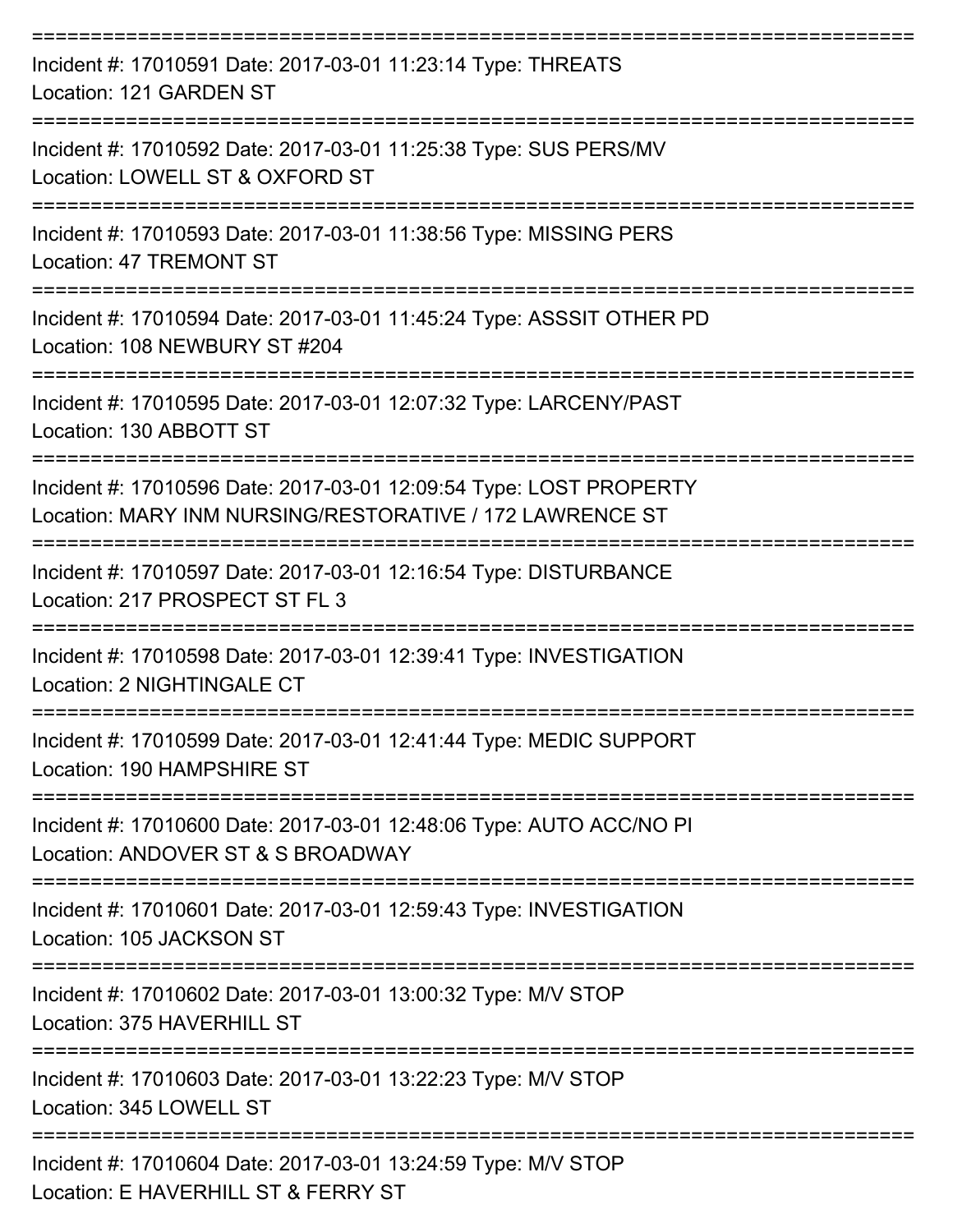| Incident #: 17010605 Date: 2017-03-01 13:25:43 Type: FRAUD<br>Location: CVS PHARMACY / 205 S BROADWAY                           |
|---------------------------------------------------------------------------------------------------------------------------------|
| :=========================<br>Incident #: 17010606 Date: 2017-03-01 13:32:52 Type: MEDIC SUPPORT<br>Location: 28 SUMMER ST FL 3 |
| Incident #: 17010607 Date: 2017-03-01 13:33:35 Type: ANIMAL COMPL<br>Location: 34 DURSO AV                                      |
| Incident #: 17010608 Date: 2017-03-01 13:53:11 Type: SPECIAL CHECK<br>Location: 108 NEWBURY ST                                  |
| Incident #: 17010609 Date: 2017-03-01 14:06:36 Type: NEIGHBOR PROB<br>Location: 78 AVON ST                                      |
| Incident #: 17010610 Date: 2017-03-01 14:09:26 Type: M/V STOP<br>Location: BRADFORD ST & BROADWAY                               |
| Incident #: 17010611 Date: 2017-03-01 14:20:54 Type: ROBBERY ARMED<br>Location: BURGER KING / 187 BROADWAY                      |
| Incident #: 17010612 Date: 2017-03-01 14:25:44 Type: M/V STOP<br>Location: 380 S UNION ST                                       |
| Incident #: 17010613 Date: 2017-03-01 14:29:51 Type: M/V STOP<br>Location: HAVERHILL ST & BROADWAY                              |
| Incident #: 17010614 Date: 2017-03-01 14:34:24 Type: ASSIST FIRE<br>Location: BERKELEY ST & JACKSON ST                          |
| Incident #: 17010615 Date: 2017-03-01 14:47:03 Type: STOL/MV/PAS<br>Location: 73 BAILEY ST                                      |
| Incident #: 17010616 Date: 2017-03-01 15:03:48 Type: M/V STOP<br>Location: FALMOUTH ST & S UNION ST                             |
| Incident #: 17010617 Date: 2017-03-01 15:05:52 Type: INVEST CONT<br>Location: 187 BROADWAY                                      |
| Incident #: 17010618 Date: 2017-03-01 15:12:04 Type: LOST PROPERTY<br>Location: LAWRENCE GENERAL HOSPITAL / 1 GENERAL ST        |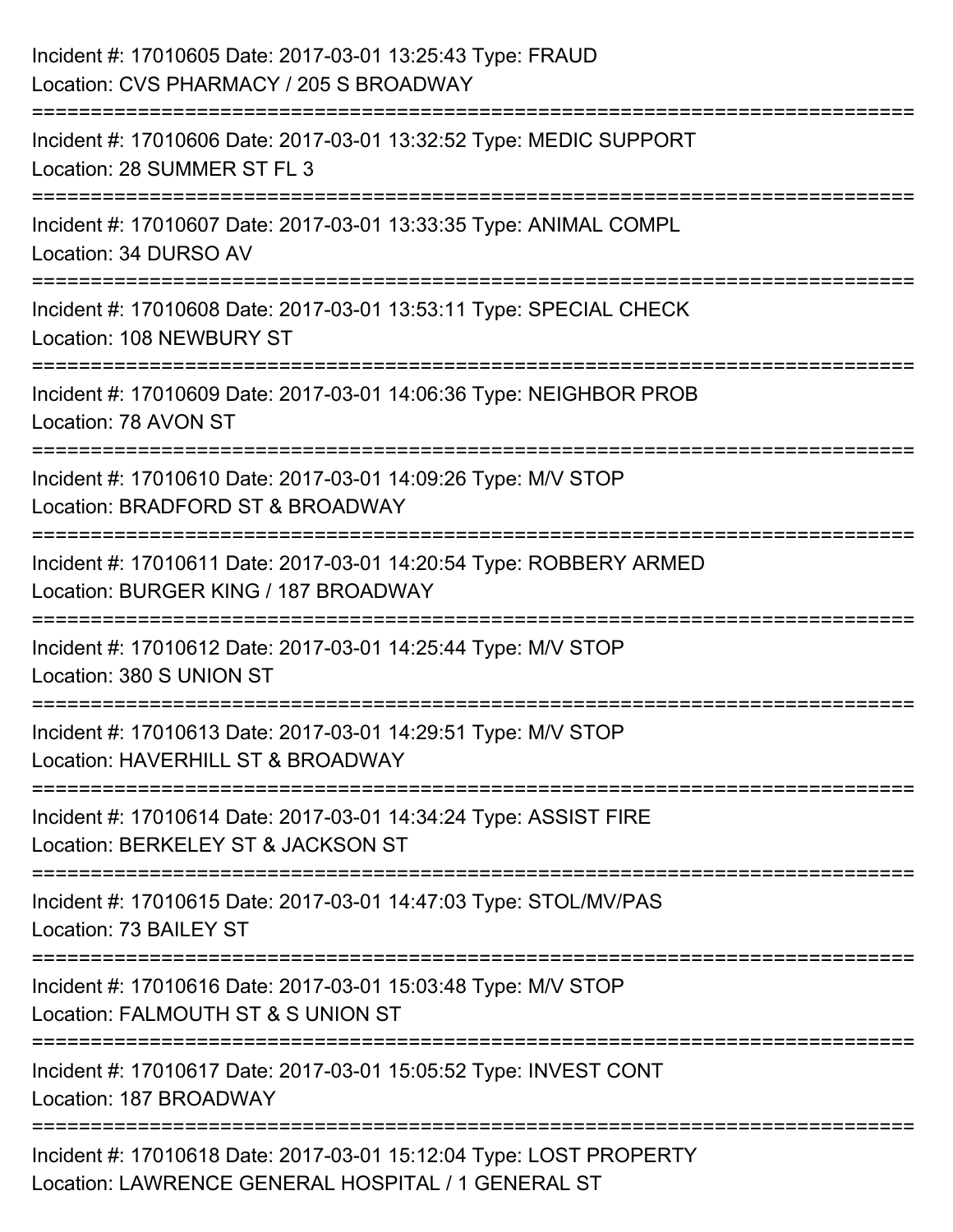| Incident #: 17010619 Date: 2017-03-01 15:15:48 Type: M/V STOP<br>Location: EXETER ST & WINTHROP AV                                          |
|---------------------------------------------------------------------------------------------------------------------------------------------|
| Incident #: 17010620 Date: 2017-03-01 15:22:38 Type: M/V STOP<br>Location: GRAFTON ST & S UNION ST                                          |
| Incident #: 17010621 Date: 2017-03-01 15:24:22 Type: INVESTIGATION<br>Location: 4 MELROSE ST                                                |
| Incident #: 17010622 Date: 2017-03-01 15:25:10 Type: OFFICER ASSIS<br>Location: 630 LOWELL ST                                               |
| Incident #: 17010623 Date: 2017-03-01 15:27:23 Type: CK WELL BEING<br>Location: AVON ST & JACKSON ST<br>;====================               |
| Incident #: 17010624 Date: 2017-03-01 15:28:02 Type: M/V STOP<br>Location: 320 S UNION ST                                                   |
| Incident #: 17010625 Date: 2017-03-01 15:29:14 Type: M/V STOP<br><b>Location: EXETER ST</b>                                                 |
| Incident #: 17010627 Date: 2017-03-01 15:34:45 Type: B&E/PAST<br>Location: 83 HOLLY ST                                                      |
| Incident #: 17010626 Date: 2017-03-01 15:36:45 Type: SEX OFF. PAST<br>Location: 22 HAWLEY ST FL 3                                           |
| Incident #: 17010628 Date: 2017-03-01 15:44:58 Type: M/V STOP<br>Location: CAMBRIDGE ST & WINTHROP AV                                       |
| Incident #: 17010629 Date: 2017-03-01 15:46:45 Type: MEDIC SUPPORT<br>Location: 141 AMESBURY ST #105                                        |
| Incident #: 17010630 Date: 2017-03-01 15:52:44 Type: LOST PROPERTY<br>Location: LAWRENCE HIGH SCHOOL / 71 N PARISH RD<br>------------------ |
| Incident #: 17010632 Date: 2017-03-01 15:54:56 Type: INVESTIGATION<br>Location: 90 LOWELL ST                                                |
| Incident #: 17010631 Date: 2017-03-01 15:55:17 Type: M/V STOP<br>Location: GRAFTON ST & WINTHROP AV                                         |

===========================================================================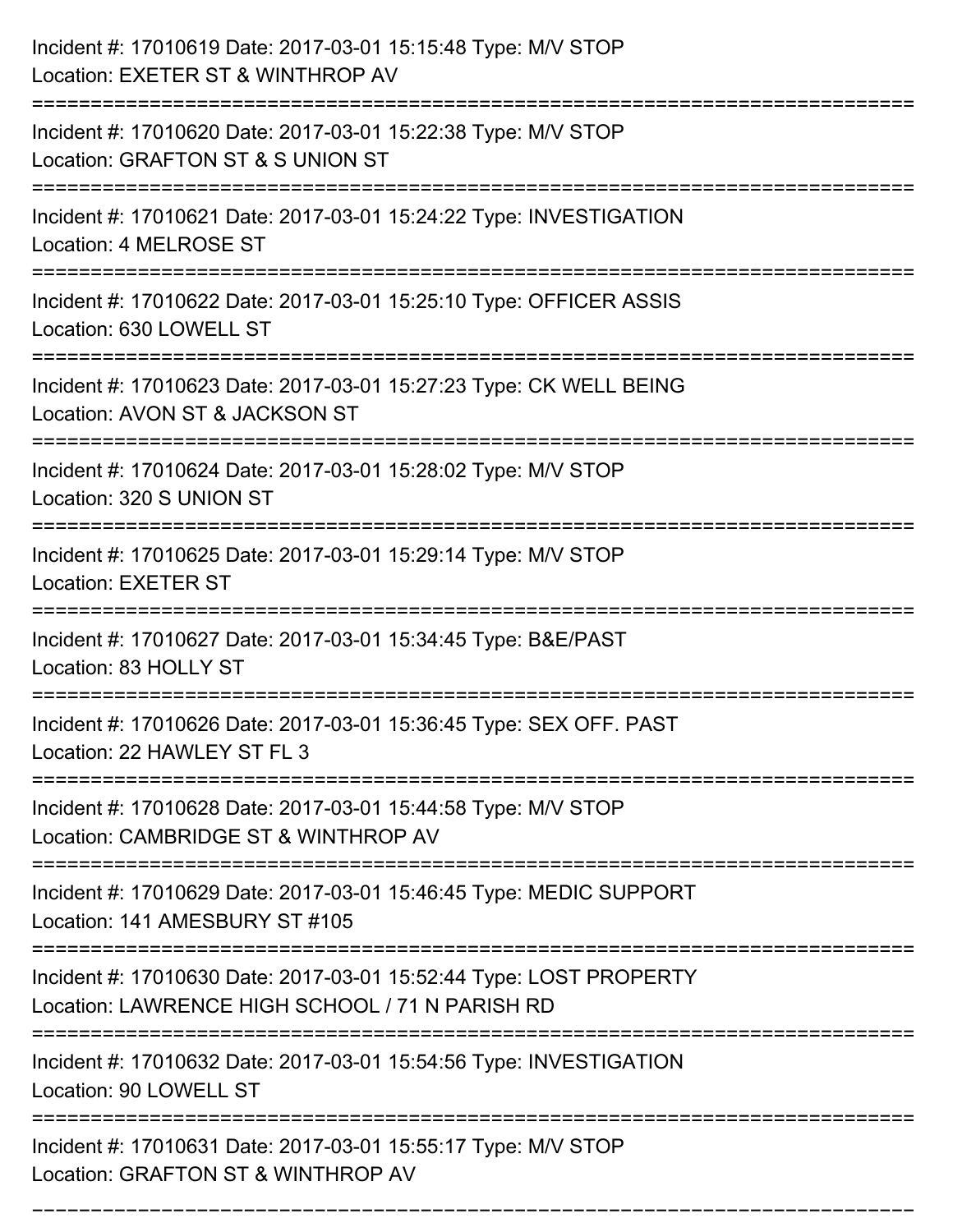| Incident #: 17010633 Date: 2017-03-01 16:03:28 Type: 209A/SERVE<br>Location: 279 PROSPECT ST                                               |
|--------------------------------------------------------------------------------------------------------------------------------------------|
| Incident #: 17010634 Date: 2017-03-01 16:06:39 Type: M/V STOP<br>Location: EXETER ST & GRAFTON ST                                          |
| Incident #: 17010635 Date: 2017-03-01 16:21:13 Type: INVEST CONT<br>Location: 187 BROADWAY                                                 |
| Incident #: 17010636 Date: 2017-03-01 16:23:29 Type: DISTURBANCE<br>Location: 54 GREENWOOD ST FL 3                                         |
| Incident #: 17010637 Date: 2017-03-01 16:29:28 Type: INVEST CONT<br>Location: 4 MELROSE ST                                                 |
| Incident #: 17010638 Date: 2017-03-01 16:33:21 Type: AUTO ACC/NO PI<br>Location: ANDOVER ST & S BROADWAY<br>:====================          |
| Incident #: 17010639 Date: 2017-03-01 16:37:50 Type: LOST PROPERTY<br>Location: TRAIN STATION / 211 MERRIMACK ST<br>====================== |
| Incident #: 17010641 Date: 2017-03-01 16:40:54 Type: LOST PROPERTY<br>Location: BURGER KING / 187 BROADWAY                                 |
| Incident #: 17010640 Date: 2017-03-01 16:42:13 Type: THREATS<br>Location: S BROADWAY & SALEM ST                                            |
| Incident #: 17010642 Date: 2017-03-01 16:48:08 Type: ALARM/BURG<br>Location: 297 S BROADWAY                                                |
| Incident #: 17010643 Date: 2017-03-01 16:49:23 Type: M/V STOP<br>Location: COMMON ST & FRANKLIN ST                                         |
| Incident #: 17010644 Date: 2017-03-01 16:52:00 Type: SUS PERS/MV<br>Location: 14 KATHERINE ST                                              |
| Incident #: 17010645 Date: 2017-03-01 16:59:03 Type: M/V STOP<br>Location: BROADWAY & LOWELL ST                                            |
| Incident #: 17010646 Date: 2017-03-01 17:04:18 Type: M/V STOP<br>Location: 431 COMMON ST                                                   |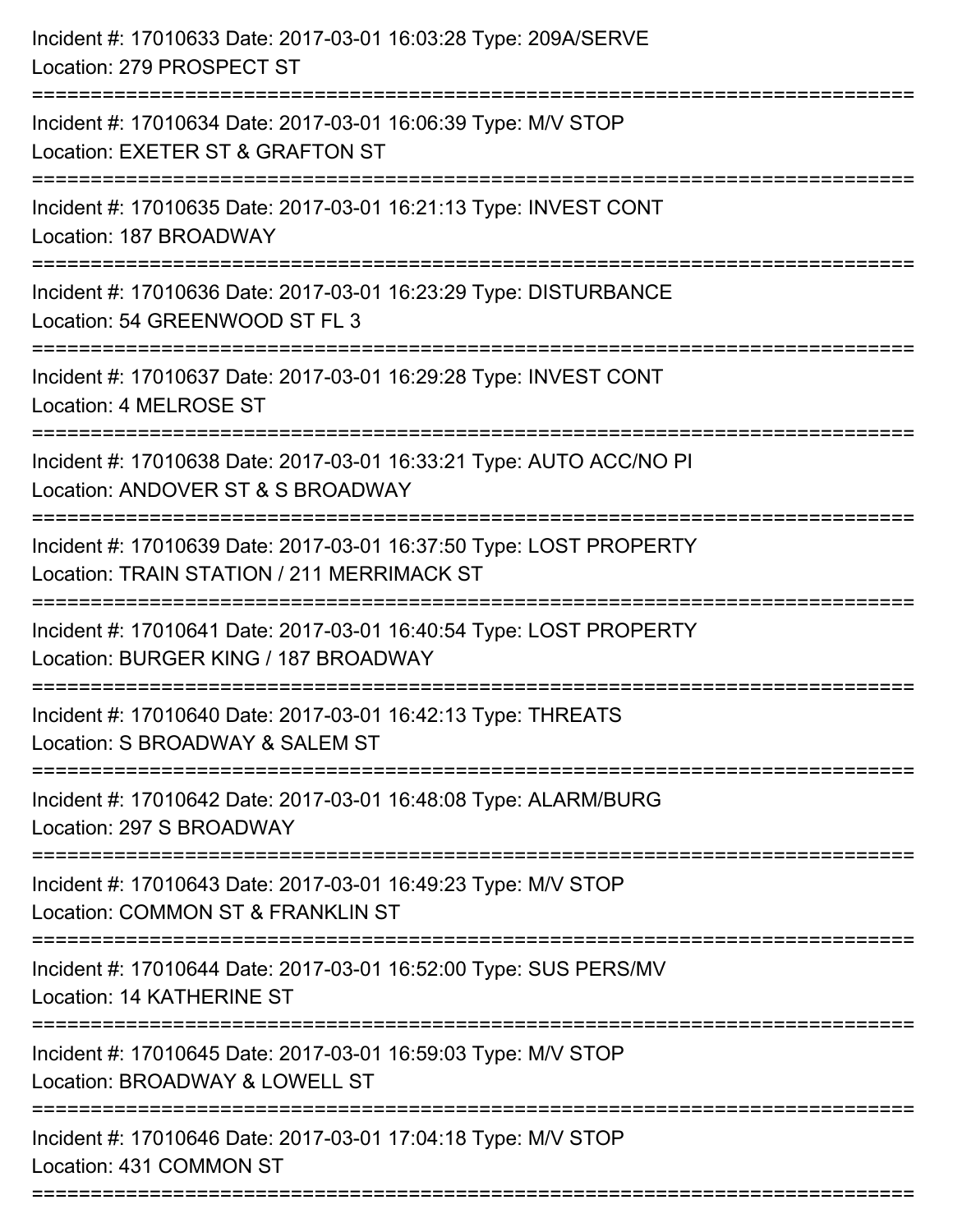Location: 165 CRAWFORD ST

| Incident #: 17010650 Date: 2017-03-01 17:06:33 Type: B&E/PAST<br>Location: DAISY ST & HOLLY ST                |
|---------------------------------------------------------------------------------------------------------------|
| Incident #: 17010648 Date: 2017-03-01 17:07:20 Type: NOISE ORD<br>Location: 30 STEVENS ST                     |
| Incident #: 17010649 Date: 2017-03-01 17:09:07 Type: M/V STOP<br>Location: HAMPSHIRE ST & VALLEY ST           |
| Incident #: 17010651 Date: 2017-03-01 17:15:57 Type: 209A/SERVE<br>Location: 153 FARNHAM ST                   |
| Incident #: 17010652 Date: 2017-03-01 17:19:24 Type: M/V STOP<br>Location: BROADWAY & LOWELL ST               |
| Incident #: 17010653 Date: 2017-03-01 17:19:39 Type: DRUG VIO<br>Location: 700 ESSEX ST                       |
| Incident #: 17010654 Date: 2017-03-01 17:19:44 Type: 209A/SERVE<br>Location: 37 FOSTER ST                     |
| Incident #: 17010655 Date: 2017-03-01 17:22:56 Type: M/V STOP<br>Location: BROADWAY & CONCORD ST              |
| Incident #: 17010656 Date: 2017-03-01 17:23:29 Type: M/V STOP<br>Location: 265 LOWELL ST                      |
| ==================<br>Incident #: 17010657 Date: 2017-03-01 17:24:38 Type: NOISE ORD<br>Location: 22 WEARE ST |
| Incident #: 17010658 Date: 2017-03-01 17:25:40 Type: GENERAL SERV<br>Location: 212 BOXFORD ST                 |
| Incident #: 17010659 Date: 2017-03-01 17:30:10 Type: M/V STOP<br>Location: BENNINGTON ST & CHESTNUT ST        |
| Incident #: 17010660 Date: 2017-03-01 17:31:18 Type: M/V STOP<br>Location: 262 ESSEX ST                       |
|                                                                                                               |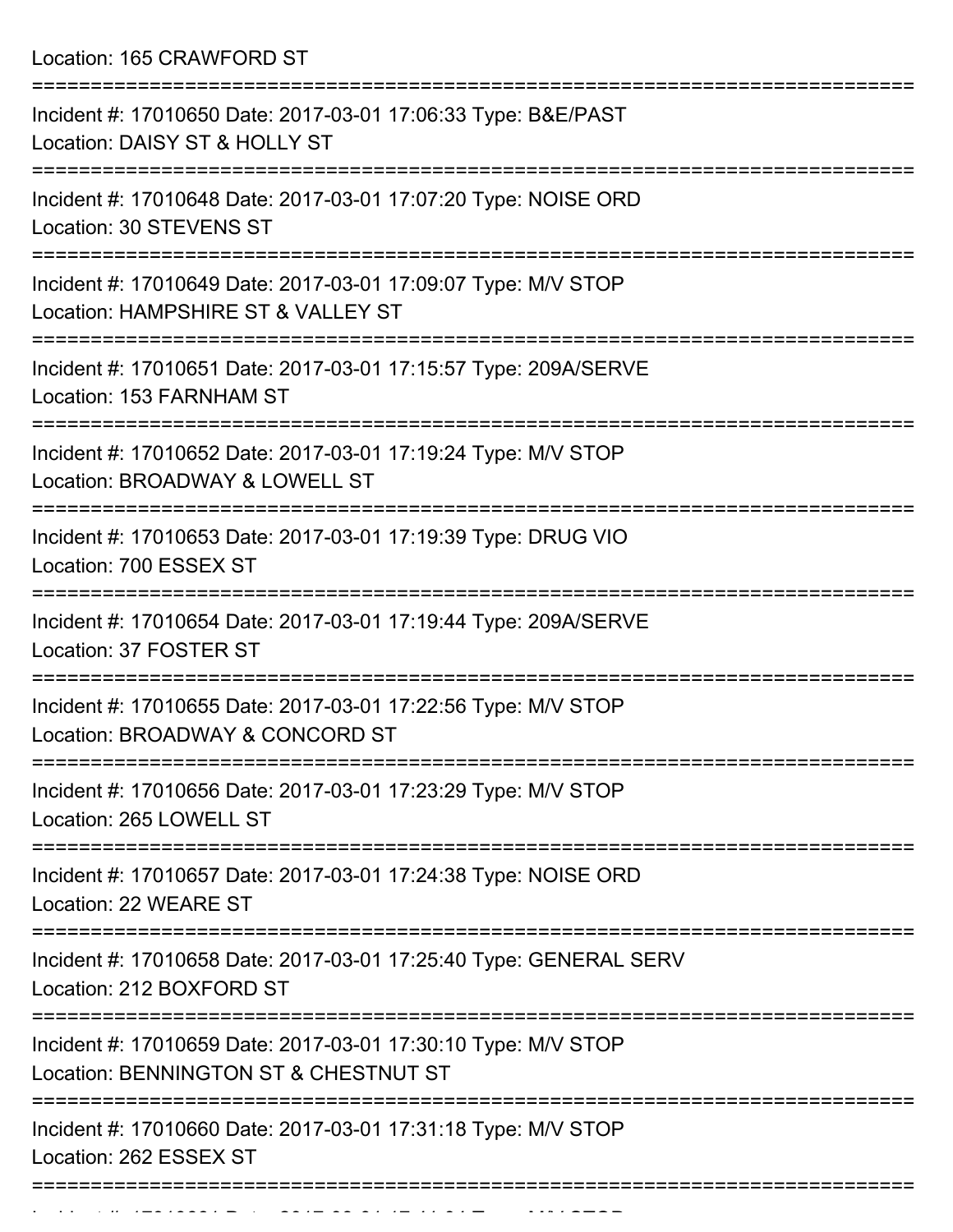Location: BROADWAY & ESSEX ST =========================================================================== Incident #: 17010662 Date: 2017-03-01 17:41:18 Type: DRUG VIO Location: 12 RIDGE RD =========================================================================== Incident #: 17010663 Date: 2017-03-01 17:43:33 Type: SUS PERS/MV Location: MONMOUTH ST & PARK ST =========================================================================== Incident #: 17010664 Date: 2017-03-01 17:46:43 Type: M/V STOP Location: BROADWAY & HAVERHILL ST =========================================================================== Incident #: 17010665 Date: 2017-03-01 17:51:48 Type: SUICIDE ATTEMPT Location: 103 HAVERHILL ST #2 =========================================================================== Incident #: 17010666 Date: 2017-03-01 17:56:34 Type: M/V STOP Location: 205 BROADWAY =========================================================================== Incident #: 17010667 Date: 2017-03-01 17:57:27 Type: 209A/SERVE Location: 64 MYRTLE ST =========================================================================== Incident #: 17010668 Date: 2017-03-01 17:59:32 Type: M/V STOP Location: 266 BROADWAY =========================================================================== Incident #: 17010669 Date: 2017-03-01 18:04:06 Type: UNWANTEDGUEST Location: 45 BROADWAY #802 =========================================================================== Incident #: 17010670 Date: 2017-03-01 18:07:45 Type: ANIMAL COMPL Location: 14 HALE ST =========================================================================== Incident #: 17010671 Date: 2017-03-01 18:10:34 Type: DISTURBANCE Location: 56 SPRINGFIFLD ST =========================================================================== Incident #: 17010673 Date: 2017-03-01 18:14:17 Type: DISTURBANCE Location: 54 GREENWOOD ST =========================================================================== Incident #: 17010672 Date: 2017-03-01 18:16:11 Type: M/V STOP Location: 18 HANCOCK ST =========================================================================== Incident #: 17010674 Date: 2017-03-01 18:29:36 Type: DOMESTIC/PROG

Location: 8A SALEM ST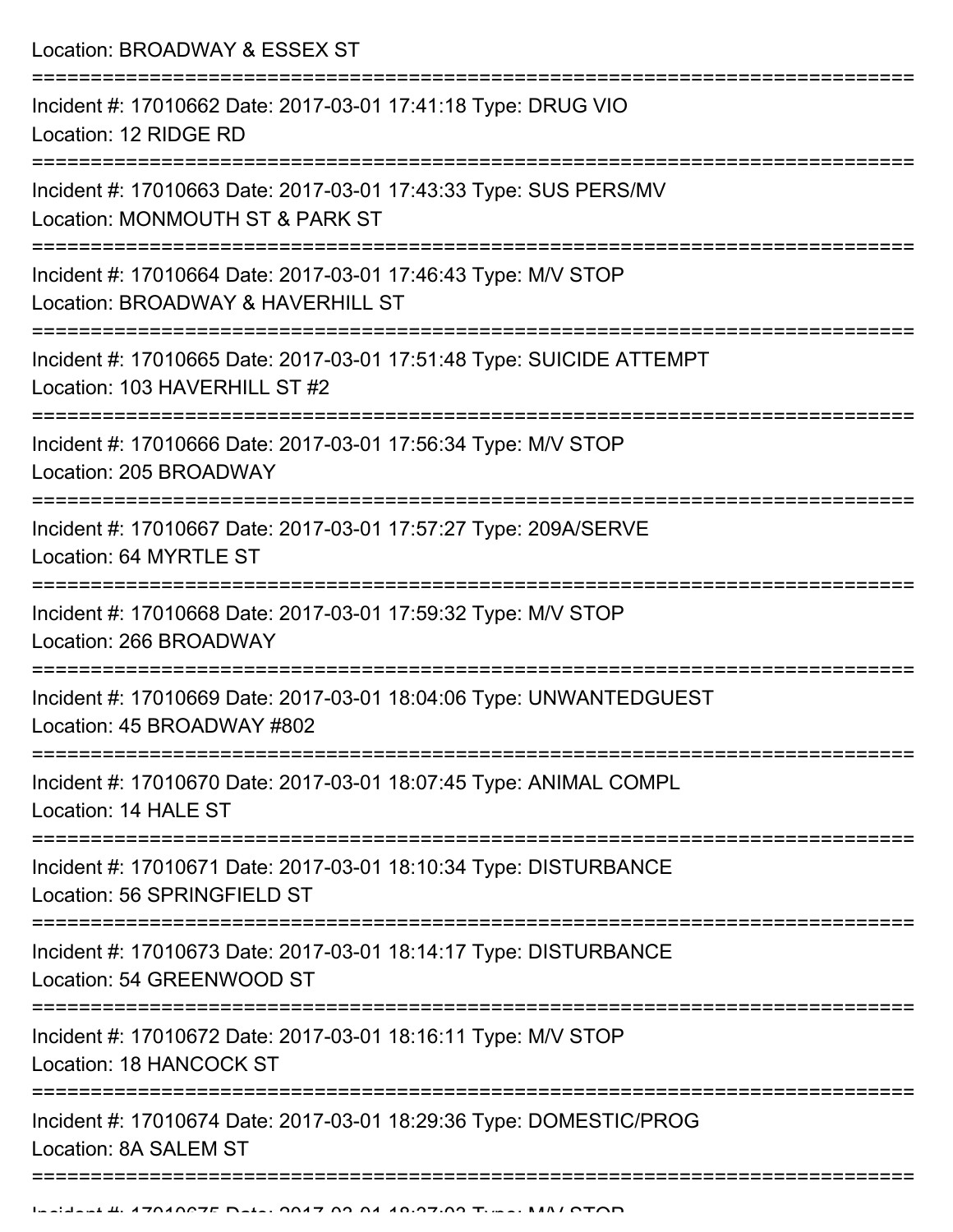| Location: HAMPSHIRE ST & HAVERHILL ST                                                                                     |
|---------------------------------------------------------------------------------------------------------------------------|
| Incident #: 17010676 Date: 2017-03-01 18:37:06 Type: MEDIC SUPPORT<br>Location: 99 SUMMER ST FL 1<br>-------------------- |
| Incident #: 17010677 Date: 2017-03-01 18:48:37 Type: FIGHT<br>Location: MCDONALDS / 50 BROADWAY                           |
| Incident #: 17010678 Date: 2017-03-01 18:51:15 Type: M/V STOP<br>Location: LORING ST & SALEM ST                           |
| Incident #: 17010679 Date: 2017-03-01 19:00:17 Type: M/V STOP<br>Location: BAILEY ST & OSGOOD ST                          |
| Incident #: 17010680 Date: 2017-03-01 19:06:21 Type: ALARM/BURG<br>Location: 133 OLIVE AV                                 |
| Incident #: 17010681 Date: 2017-03-01 19:08:22 Type: M/V STOP<br>Location: OAKWOOD AV & RIDGE RD                          |
| Incident #: 17010682 Date: 2017-03-01 19:08:52 Type: M/V STOP<br>Location: BROADWAY & CROSS ST                            |
| Incident #: 17010683 Date: 2017-03-01 19:11:29 Type: M/V STOP<br>Location: 23 SALEM ST                                    |
| Incident #: 17010685 Date: 2017-03-01 19:14:38 Type: KEEP PEACE<br>Location: 74 LEXINGTON ST                              |
| Incident #: 17010684 Date: 2017-03-01 19:14:48 Type: AUTO ACC/NO PI<br>Location: CANAL ST & UNION ST                      |
| Incident #: 17010686 Date: 2017-03-01 19:18:29 Type: M/V STOP<br>Location: 47 OSGOOD ST                                   |
| Incident #: 17010687 Date: 2017-03-01 19:21:10 Type: NOISE ORD<br>Location: 2 INMAN ST                                    |
| Incident #: 17010688 Date: 2017-03-01 19:27:31 Type: M/V STOP<br>Location: LORING ST & SALEM ST                           |
| Incident #: 17010689 Date: 2017-03-01 19:34:48 Type: M/V STOP                                                             |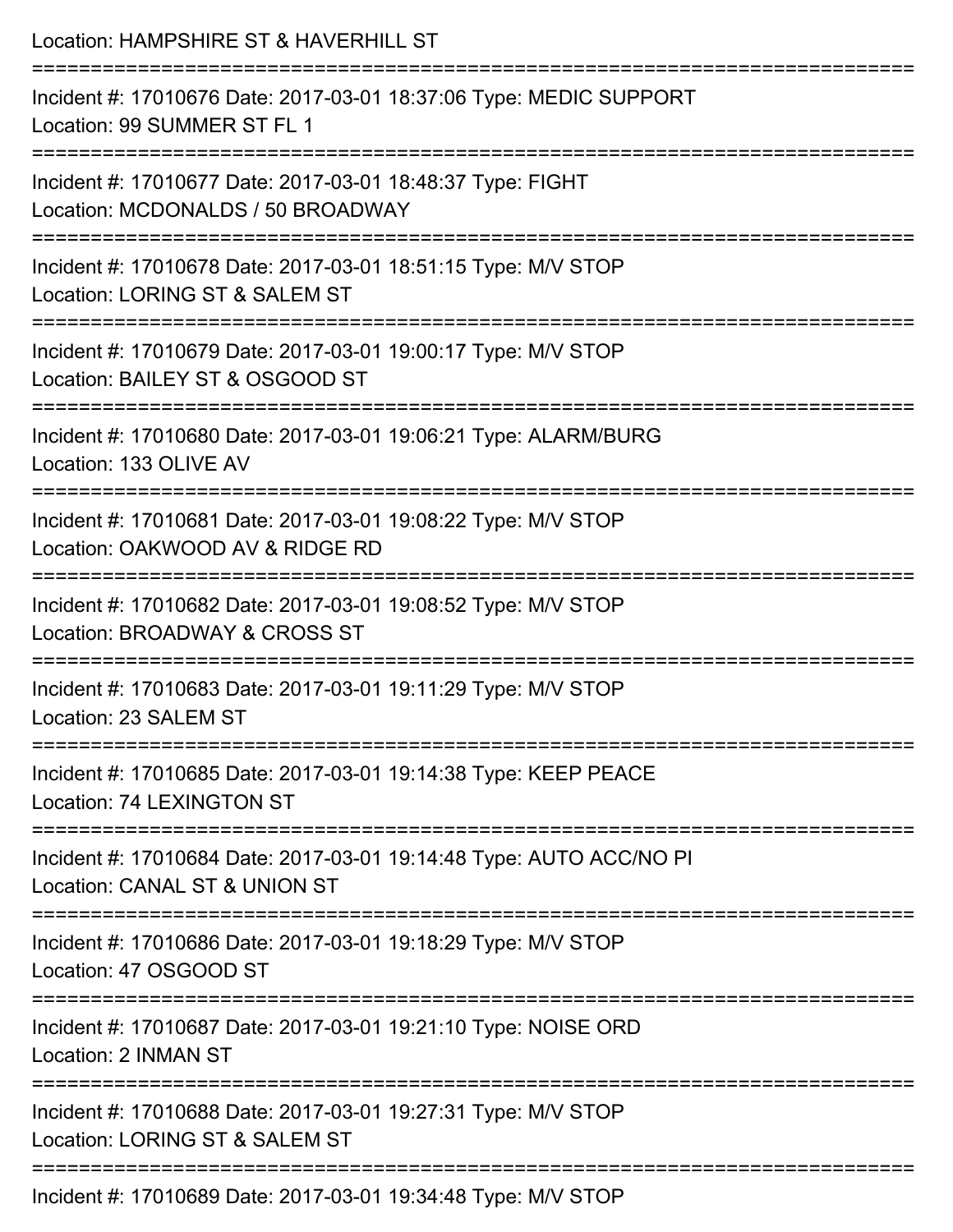| Incident #: 17010690 Date: 2017-03-01 19:38:33 Type: M/V STOP<br>Location: S UNION ST & SALEM ST               |
|----------------------------------------------------------------------------------------------------------------|
| Incident #: 17010691 Date: 2017-03-01 19:42:31 Type: M/V STOP<br>Location: HAMPSHIRE ST & MYRTLE ST            |
| Incident #: 17010692 Date: 2017-03-01 19:42:57 Type: SUS PERS/MV<br>Location: 305 PROSPECT ST FL 3             |
| Incident #: 17010693 Date: 2017-03-01 19:47:13 Type: M/V STOP<br>Location: BRADFORD ST & HAMPSHIRE ST          |
| Incident #: 17010694 Date: 2017-03-01 19:47:27 Type: B&E/PROG<br><b>Location: 57 HANCOCK ST</b>                |
| Incident #: 17010695 Date: 2017-03-01 19:49:42 Type: 911 HANG UP<br>Location: 94 IRENE ST #2                   |
| Incident #: 17010696 Date: 2017-03-01 20:13:11 Type: AUTO ACC/NO PI<br>Location: 49 AMES ST                    |
| Incident #: 17010697 Date: 2017-03-01 20:16:27 Type: M/V STOP<br>Location: S BROADWAY & SHATTUCK ST            |
| Incident #: 17010698 Date: 2017-03-01 20:40:08 Type: DISTURBANCE<br>Location: 8A SALEM ST                      |
| Incident #: 17010699 Date: 2017-03-01 20:48:42 Type: ALARM/BURG<br>Location: SALVATION ARMY / 250 HAVERHILL ST |
| Incident #: 17010700 Date: 2017-03-01 20:54:12 Type: ASSSIT OTHER PD<br><b>Location: ROYAL ST</b>              |
| Incident #: 17010701 Date: 2017-03-01 21:03:34 Type: DRUG VIO<br>Location: 50 ISLAND ST                        |
| Incident #: 17010702 Date: 2017-03-01 21:05:30 Type: UNWANTEDGUEST<br>Location: MCDONALDS / 50 BROADWAY        |
| Incident #: 17010703 Date: 2017-03-01 21:09:23 Type: SUS PERS/MV                                               |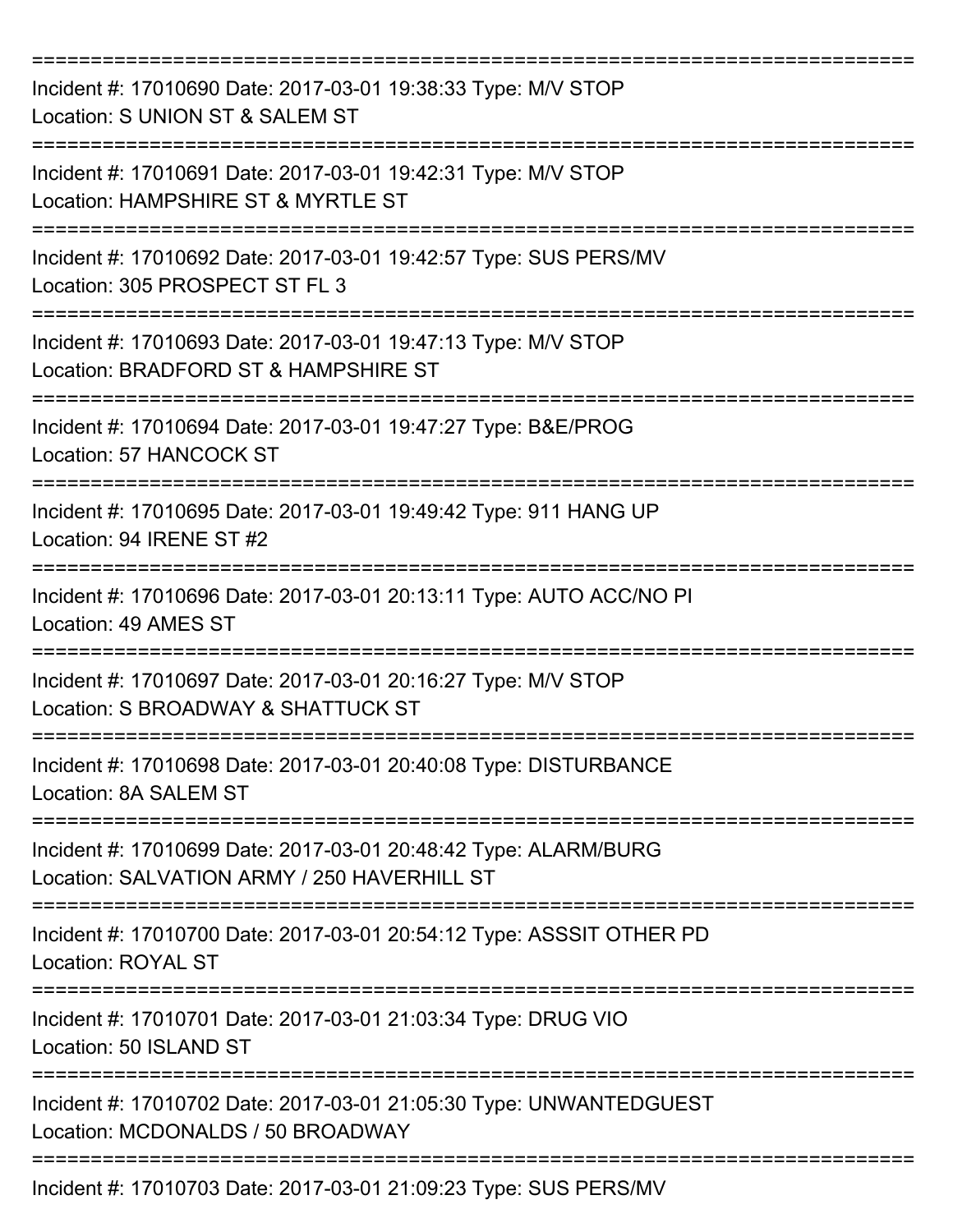| Incident #: 17010704 Date: 2017-03-01 21:20:15 Type: TOW/REPOSSED<br>Location: 455 RIVERSIDE DR         |
|---------------------------------------------------------------------------------------------------------|
| Incident #: 17010705 Date: 2017-03-01 21:23:54 Type: UNWANTEDGUEST<br>Location: 5 S UNION ST            |
| Incident #: 17010706 Date: 2017-03-01 21:33:24 Type: M/V STOP<br>Location: HAMPSHIRE ST & LEBANON ST    |
| Incident #: 17010707 Date: 2017-03-01 21:35:45 Type: NOTIFICATION<br>Location: 99 BOWDOIN ST            |
| Incident #: 17010708 Date: 2017-03-01 21:56:06 Type: SUS PERS/MV<br>Location: 284 SALEM ST              |
| Incident #: 17010709 Date: 2017-03-01 22:06:46 Type: DISTURBANCE<br>Location: 5 S UNION ST              |
| Incident #: 17010710 Date: 2017-03-01 22:21:01 Type: M/V STOP<br>Location: ESSEX ST & NEWBURY ST        |
| Incident #: 17010711 Date: 2017-03-01 22:23:04 Type: M/V STOP<br>Location: MANCHESTER ST & RESERVOIR ST |
| Incident #: 17010712 Date: 2017-03-01 22:28:34 Type: SUS PERS/MV<br>Location: 73 COLONIAL RD            |
| Incident #: 17010713 Date: 2017-03-01 22:31:36 Type: DOMESTIC/PROG<br>Location: 73 CAMBRIDGE ST FL 2    |
| Incident #: 17010714 Date: 2017-03-01 22:58:08 Type: WARRANT SERVE<br>Location: 90 LOWELL ST            |
| Incident #: 17010715 Date: 2017-03-01 23:01:34 Type: DISTURBANCE<br>Location: HAVERHILL ST & MORTON ST  |
| Incident #: 17010716 Date: 2017-03-01 23:05:42 Type: UNWANTEDGUEST<br>Location: 28 ALDER ST #3          |
| Incident #: 17010717 Date: 2017-03-01 23:15:32 Type: M/V STOP                                           |